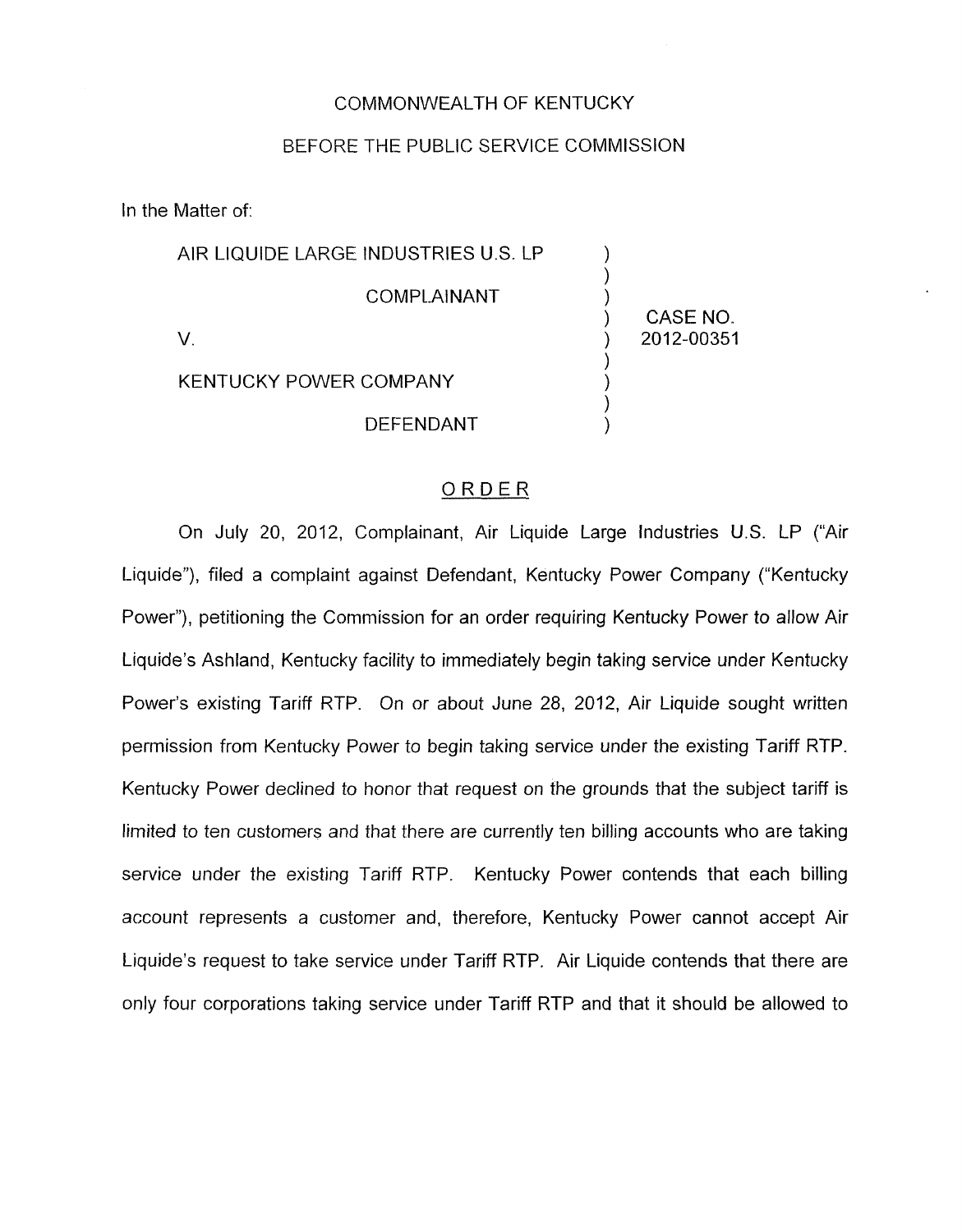take service under that program. The parties agreed to a briefing schedule and have the matter decided by the Commission based on the evidentiary record.

## BACKGROUND

Kentucky Power's existing Tariff RTP was originally approved by the Commission in 2008.' Tariff RTP is a voluntary real-time pricing program for Kentucky Power's large commercial and industrial customers. The program was designed as a market-based, hourly real-time pricing program in which the customers will have an opportunity to manage their electric costs by shifting load periods. As approved, Tariff RTP will be implemented by Kentucky Power as a pilot program for a term of three years. As part of a unanimous settlement agreement in its most recent rate case,<sup>2</sup> Kentucky Power agreed to continue Tariff RTP for an additional three years beyond the end of the pilot period and to allow customers to enroll at any point during a year for a minimum 12 consecutive-month period. Kentucky Power's Tariff RTP, attached hereto as Exhibit A, provides that the "tariff will be limited to a maximum of 10 customers."

As of June 20, 2012, there were four corporations taking service under Kentucky Power's Tariff RTP: AK Steel Corporation, Inc.; Air Products & Chemicals, Inc.; EQT Corporation; and Catlettsburg Refining LLC. All of the corporations except for EQT Corporation have one billing account taking service under Tariff RTP. EQT Corporation has seven billing accounts taking service under that tariff.

<sup>&</sup>lt;sup>1</sup> Case No. 2007-00166, Application of Kentucky Power Company for an Order Approving a Large Commercial and Industrial Real-Time Pricing Pilot Program (Ky. PSC Feb. 1, 2008).

<sup>&</sup>lt;sup>2</sup> Case No. 2009-00459, Application of Kentucky Power Company for a General Adjustment of *Electric Rates (Ky. PSC Jun. 28, 2010).*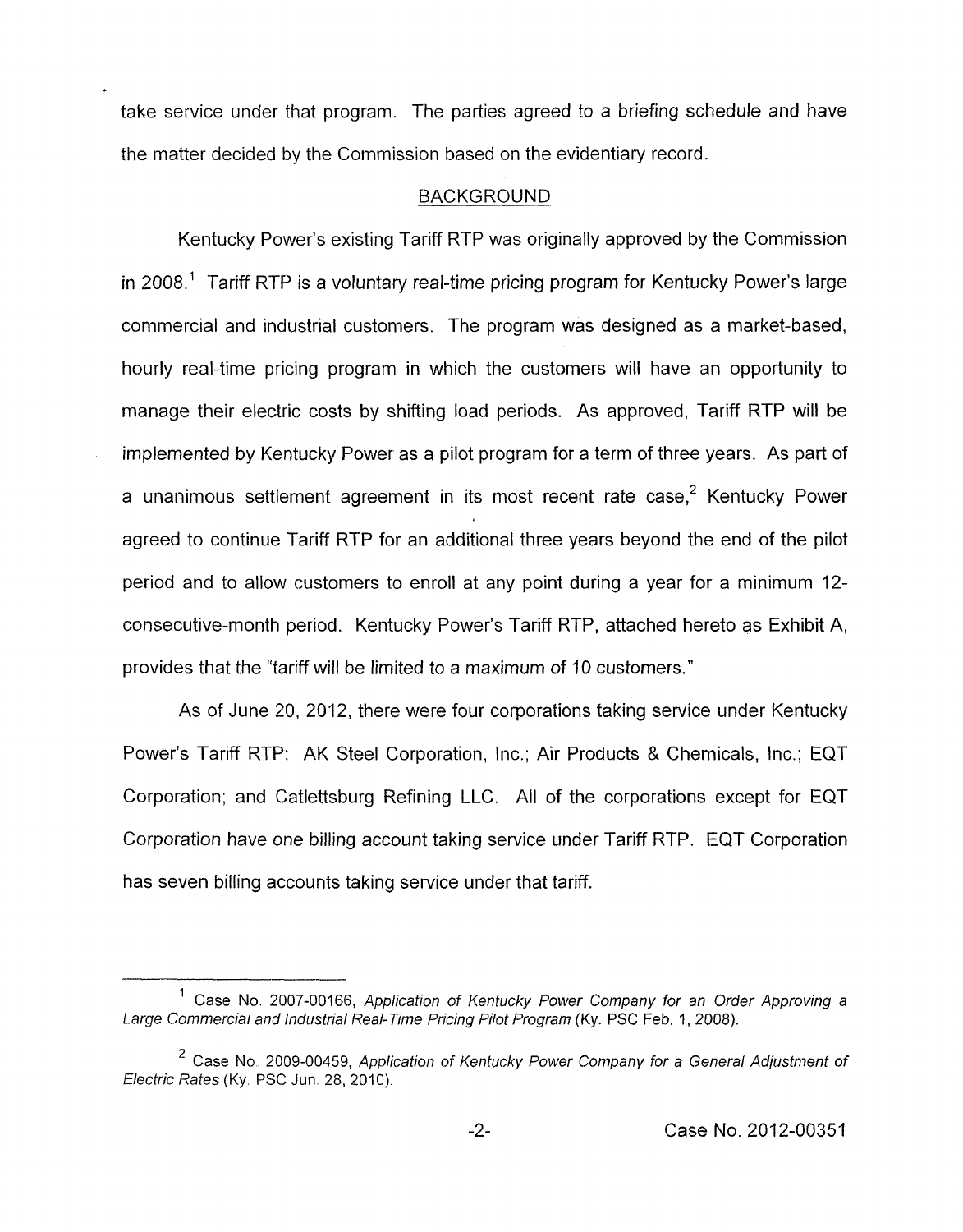## AIR LIQUIDE'S ARGUMENT

On October 23, 2012, Air Liquide filed its brief in support of its request that it be allowed to begin taking service under the existing Tariff RTP. Air Liquide argues that Kentucky Power's interpretation of the term "customer" is inconsistent with the Commission's regulations and law, Kentucky Power's own tariffs, and the plain meaning of that term. Air Liquide maintains that the term "customer" is not synonymous with an individual billing account of a corporation, but rather should be defined to mean "an entire corporation receiving service from Kentucky Power, regardless of whether that corporation has one or multiple billing accounts. $"$ <sup>3</sup> Air Liquide contends that, pursuant to 807 KAR 5:006, Section 1(4),<sup>4</sup> customer is defined as "person, firm, corporation, or body politic applying for or receiving service from any utility.'' Thus, under the Commission's general rules, a "customer" is not subdivided into additional categories like individual billing accounts. Air Liquide further points out that KRS 278.010(1)<sup>5</sup> defines a "corporation" as a single entity.

Air Liquide contends that Kentucky Power's own tariffs do not treat the term "customer" as synonymous with an individual billing account and reflect that one "customer" may have multiple billing accounts.

Lastly, Air Liquide argues its definition of the term "customer" is consistent with several dictionaries, which define a "customer" as a single person or entity.

<sup>&</sup>lt;sup>3</sup> Brief of Air Liquide Large Industries U.S., LP, at 3.

<sup>&</sup>lt;sup>4</sup> 807 KAR 5:006 was revised effective on January 4, 2013. References to this regulation herein reflects the revised version

 $5$  KRS 278.010(1) states, in full, as follows: "Corporation' includes private, quasipublic, and public corporations, and all boards, agencies, and instrumentalities thereof, associations, joint-stock companies, and business trusts[ 1"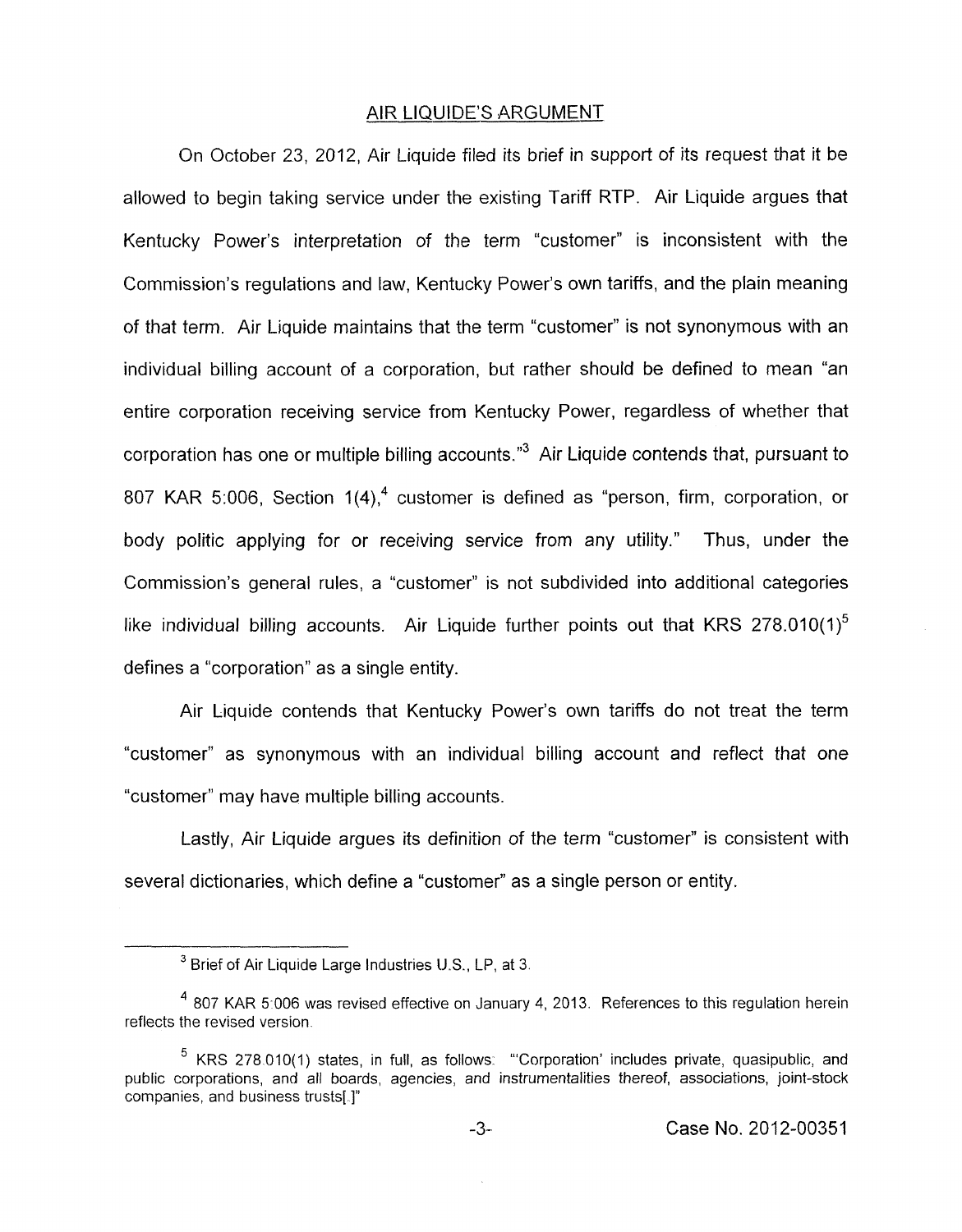### KENTUCKY POWER'S ARGUMENT

Kentucky Power states that the term "customer" has a well understood and long established meaning in the electric utility industry. By custom and usage, the term "customer" is understood to mean billing account. Kentucky Power notes that in reporting customer numbers to state and federal regulatory officials, such as the number of customers identified in its annual report filed with the Commission pursuant to 807 KAR 5:006, Section 4(1), reporting customer outages, and its Annual Report (Form 10-K) filed with the Securities and Exchange Commission, it defines the term customer in the same fashion it uses in administering its tariffs, including Tariff RTP- that is, based on the number of billing accounts.

Kentucky Power maintains that the term "customer" is applied in a consistent manner in other provisions of its tariffs. These include the manner in which Kentucky Power calculates customer deposits based upon the usage associated with each individual billing account; the calculation of the service charge and minimum charge under Tariff QP and Tariff CIP-TOD based upon each individual billing account; and the determination of whether a customer meets the minimum demand requirements *to* take service under Tariff QP or Tariff CIP-TOD, which is calculated individually, and not based upon the total aggregated demand of a single entity.

Kentucky Power contends that its application of the term "customer" as used in Tariff RTP conforms to the regulation specifically governing electric utility, 807 KAR 5:041 **I** Section 9(2). That regulation provides that an electric utility "shall regard each point of delivery as an independent customer and meter the power delivered at each point." The regulation additionally prohibits combining meter readings taken at separate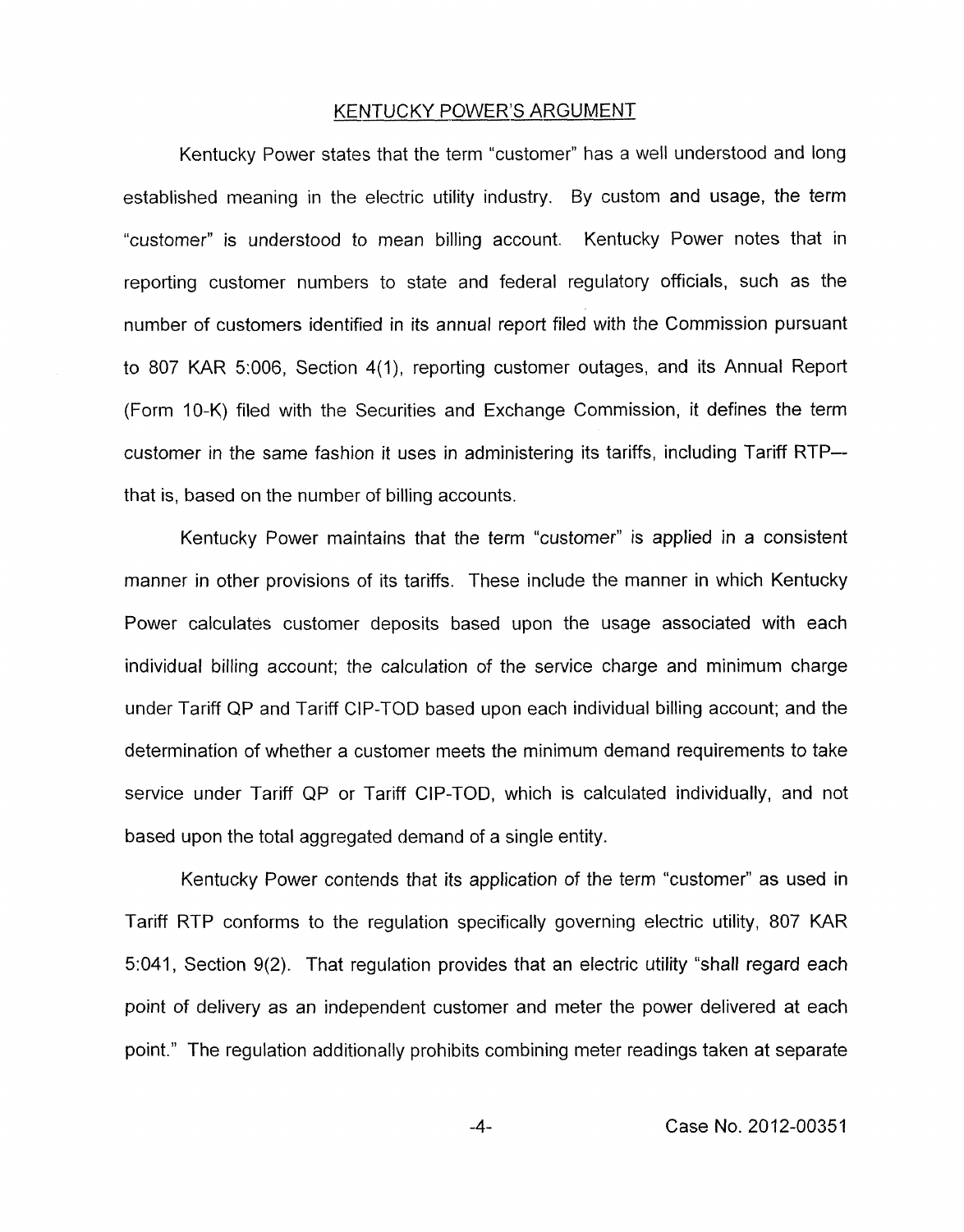points. Kentucky Power notes that service to each of the seven EQT Corporation's compressor stations is delivered to, and metered at, a separate point of delivery. Thus, in conformity with 807 KAR 5:041, Section 9(2), Kentucky Power maintains a separate billing account for each of the compressor stations and treats each point of delivery, or compressor station, as an independent customer.

Regarding Air Liquide's contention that Kentucky Power's use of the term "customer" in certain of the company's tariff provisions are inconsistent with how Kentucky Power applies that term in Tariff RTP, Kentucky Power argues that those provisions cannot reasonably be interpreted to distinguish between the term "customer'' and billing account. Kentucky Power contends that any claimed inconsistent use of the term "customer" in other provisions of its tariffs should yield to the specific provisions of 807 KAR 5:041, Section 9(2), which makes clear that each point of service, or billing account, is an independent customer.

Lastly, Kentucky Power contends that Air Liquide's proffered definition of the term "customer" would yield results contrary to industry practice and Kentucky Power's well-established administration of its tariffs. For example, Kentucky Power has three General Service classifications and eligible customers are assigned to one of the three General Service tariffs based upon their demand, which are calculated based on the demand at each point of delivery. Likewise, Kentucky Power assigns eligible customers under either its Tariff QP or Tariff CIP-TOD based upon a demand level that is determined at each point of delivery. Consistent with industry practice, Kentucky Power's intent in drafting these tariffs, and in conformance with 807 KAR 5:041, Section

-5- Case No. 2012-00351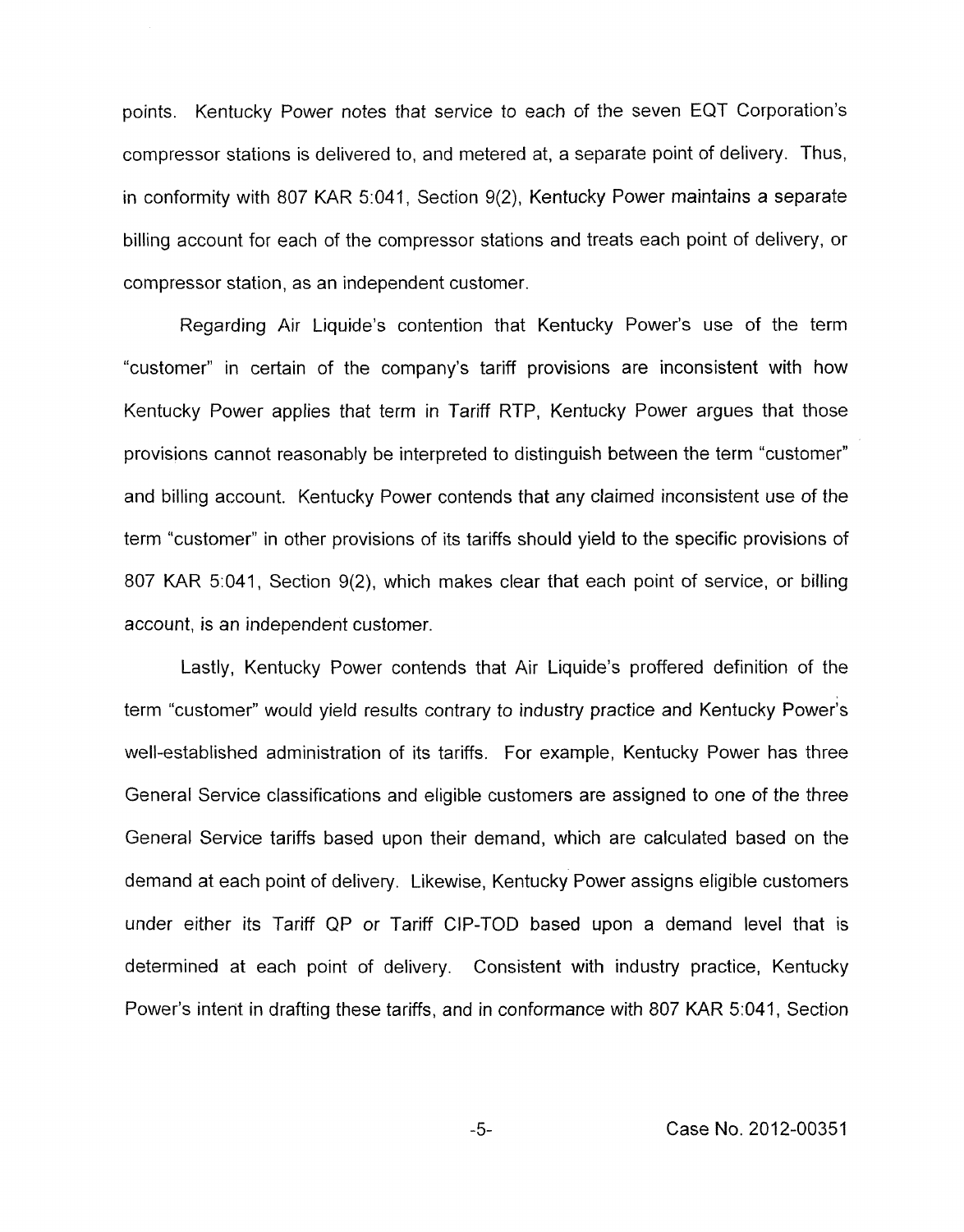9(2), it does not aggregate demand for all points of delivery for a single entity but maintains a separate billing account for each point of delivery.

### **DISCUSSION**

Having reviewed the briefs and being otherwise sufficiently advised, the Commission finds that Kentucky Power's interpretation of the term "customer" as applied to Tariff RTP is reasonable and consistent with the governing regulation. As an initial matter, the Commission takes notice that Kentucky Power's Tariff RTP is set to expire on June 30, 2013<sup>6</sup> and that, under the specific language of that tariff, an eligible customer wanting to take service under Tariff RTP must enroll for a 12-month period and must stay with the service for an entire year.<sup>7</sup> Even assuming, arguendo, that Kentucky Power's application of the term "customer" to Tariff RTP was unreasonable, which the Commission finds to the contrary, Air Liquide would be foreclosed from taking service under Kentucky Power's Tariff RTP in any event given that it will be impossible for Air Liquide to remain enrolled under the tariff for an entire year in fight of the fact that the time remaining under the terms of the tariff is less than a year. The Commission clearly recognized the timing issue related to Tariff RTP in Case No. 2012-00226 and accordingly ordered that "no customer of Kentucky Power shall take service under the Tariff RTP" as of December 20, 2012.<sup>8</sup>

<sup>&</sup>lt;sup>6</sup> See. Case No. 2012-00226, Application of Kentucky Power Company to Withdraw Its Tariff *RTP Pending Submission by fhe Company and Approval by fhe Commission of a New Real-Time Pricing Tariff (Ky. PSC Dec. 20, 2012), Final Order at p. 21.* 

*Id. See also,* Kentucky Power's Tariff RTP (Experimental Real-Time Pricing Tariff) Original *<sup>7</sup>* Sheet No. 30-3, stamped effective date June 29, 2010.

Case No. 2012-00226, *Application of Kentucky Power Company to Withdraw Its Tariff RTP Pending Submission by the Company and Approval by the Commission of a New Real-Time Pricing Tariff (Ky.* PSC Dec 20, 2012), ordering paragraph 3.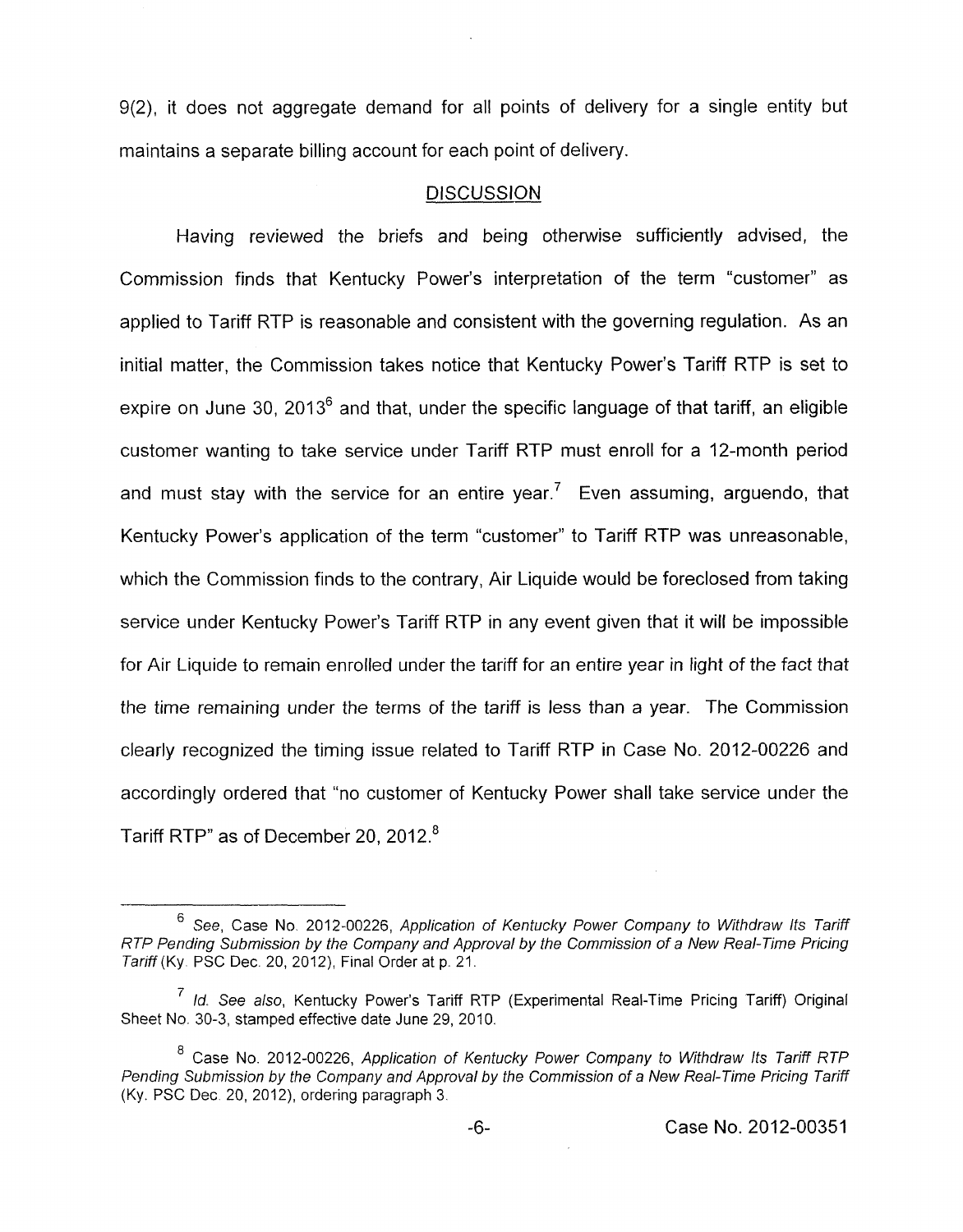Turning to the merits of this matter, the Commission finds that *807* KAR 5:041, Section 9(2), squarely governs this matter. That regulation unequivocally requires an electric utility, like Kentucky Power, to treat each point of delivery as an independent customer and to meter the power delivered at each point of delivery. Kentucky Power's interpretation of the term "customer" to determine the number of participants under Tariff RTP is reasonable and consistent with the express language of *807* KAR 5:041, Section 9(2). In treating each billing account as an independent customer for purposes of Tariff RTP, Kentucky Power acted reasonably and lawfully within the bounds of the Commission's relevant regulation in declining to honor Air Liquide's application to take service under Tariff RTP

IT IS THEREFORE ORDERED that Air Liquide's request to be allowed to take service under Kentucky Power's Tariff RTP is denied.

By the Commission

pGiEi7q FFR 11 2013 LICKY PUBLIC SERVICE COMMISSION

*A*  **ATTER** Exed

Case No. 2012-00351